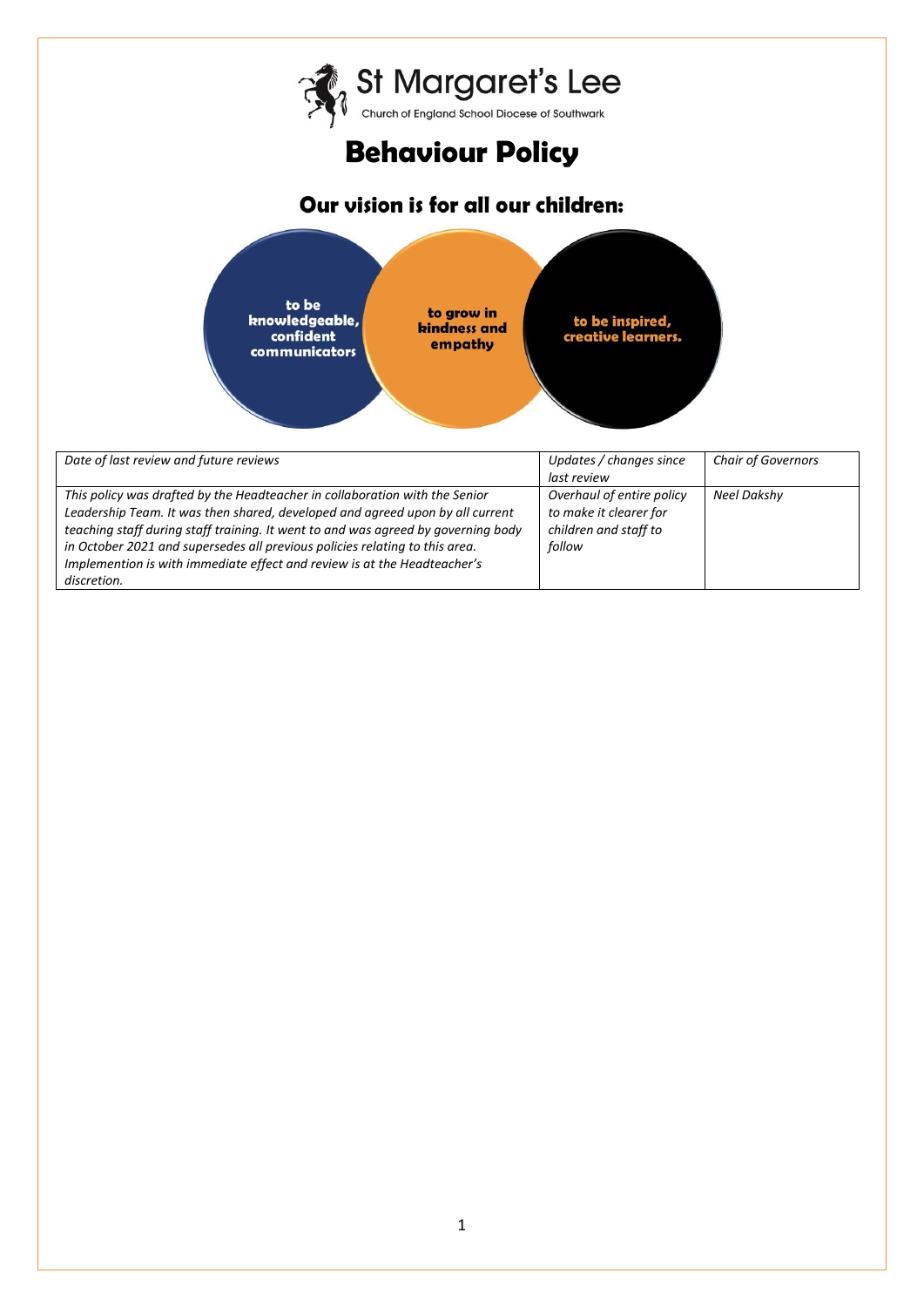St Margaret's Lee<br>Church of England School Diocese of Southwark

# **Positive behaviour**

We look at positive behaviour in our school under three broad headings:



## **The responsibilities of children**

Children learn about positive behaviour explicitly and implicitly in school assemblies, in class and around school. The following themes form the language of our school community. We expect children to have a developing understanding of these themes and to be able to communicate them with increasing confidence. Most importantly, we expect children to apply them in their own lives.

### **Respect yourself:**

Accept who you are. Be kind to yourself. Take one step at a time. Share your worries. Be the best that you can be.

## **Respect your teachers:**

All adults in school respect you and want you to be successful. Teachers work hard to help make learning fun.

## **Respect others:**

Treat others how you would wish to be treated. "Serve one another"

## **Kindness:**

Kindness is like a virus. Be a host! Being kind makes you happier.

## **Empathy:**

'Put yourself in their shoes.'

What can *I do to help prevent bullying, racism, discrimination and prejudice?* Why are they behaving like that? (empathising with children whose behaviour is different to the norm)

## **Learning:**

I can't do it … yet. Making mistakes is part of learning. Collaboration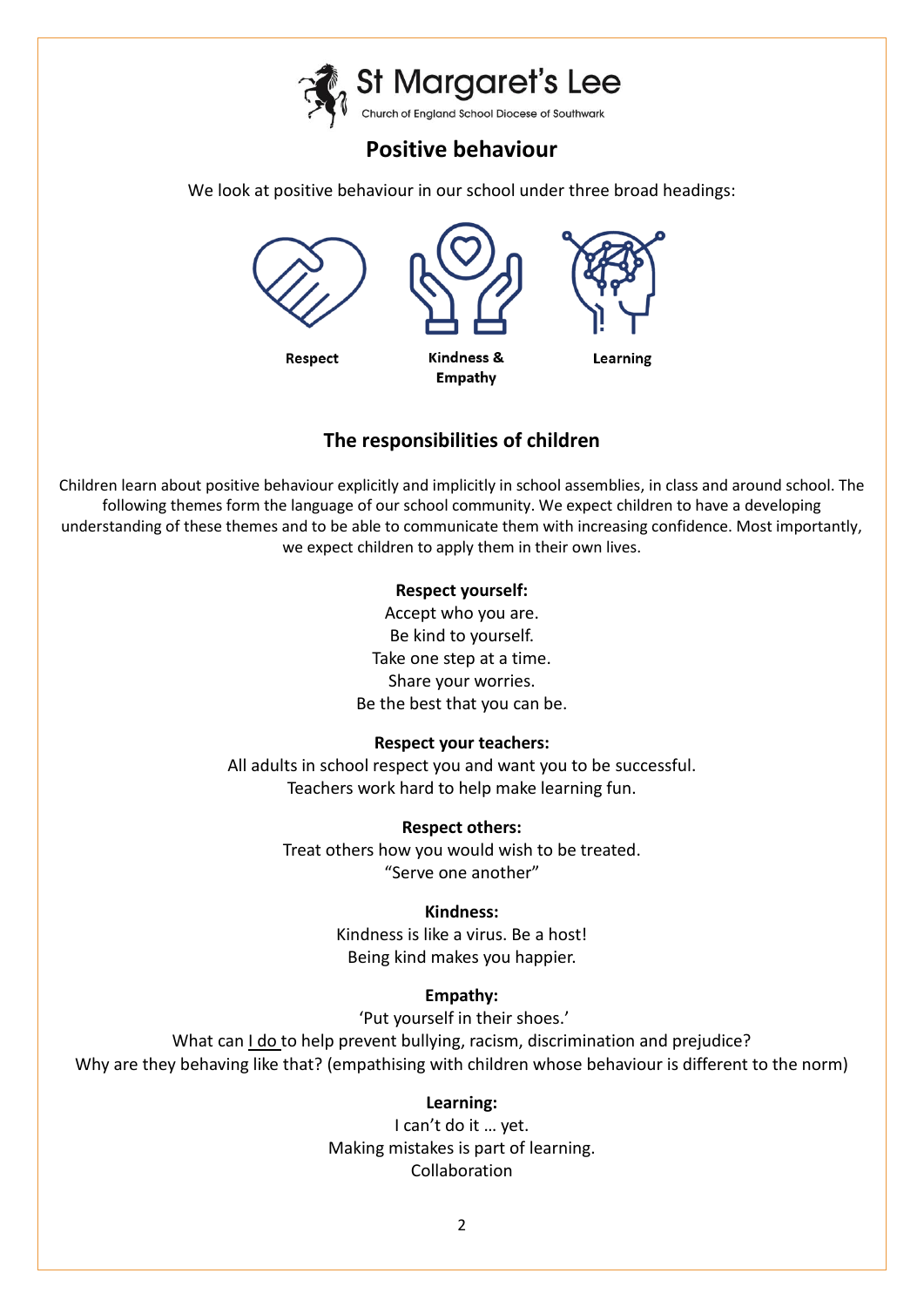

## **The responsibilities of adults within the school community**



*"Teachers [and teaching assistants] uphold public trust in the profession and maintain high standards of ethics and behaviour … by treating pupils with dignity, building relationships rooted in mutual respect."* Professional Standards for Teachers

*Maintain high standards of ethics and behaviour – what does this mean?* 

- Help children to fulfil their responsibilities outlined above
- Have high expectations
- Be consistent and fair
- $\bullet$  Be kind
- Be positive
- Catch them being good
- Provide an engaging learning environment that meets the needs of learners.

Treating pupils with dignity – what does this mean?

- Listen to their views, choices and decisions
- Be compassionate
- Avoid any strategies that are perceived as embarrassing, humiliating or unkind.

Building relationships rooted in mutual respect – what does this mean?

- Show humility admitting your own mistakes, apologising when you get things wrong
- Show empathy understanding what may be going on in a child's life, understanding what barriers to learning

#### **What support is available to teaching staff when dealing with inappropriate behaviour?**

Sometimes due to the pressures of the job, teachers and teaching assistants need help supporting children to display positive behaviour. In the majority of cases, sharing concerns with the senior leadership team is the best course of action. This gives the teacher, child and senior leader the opportunity to reflect and make informed decisions about how to move forward productively. Sometimes specialist training may be required such as positive handling or awareness of specific educational needs.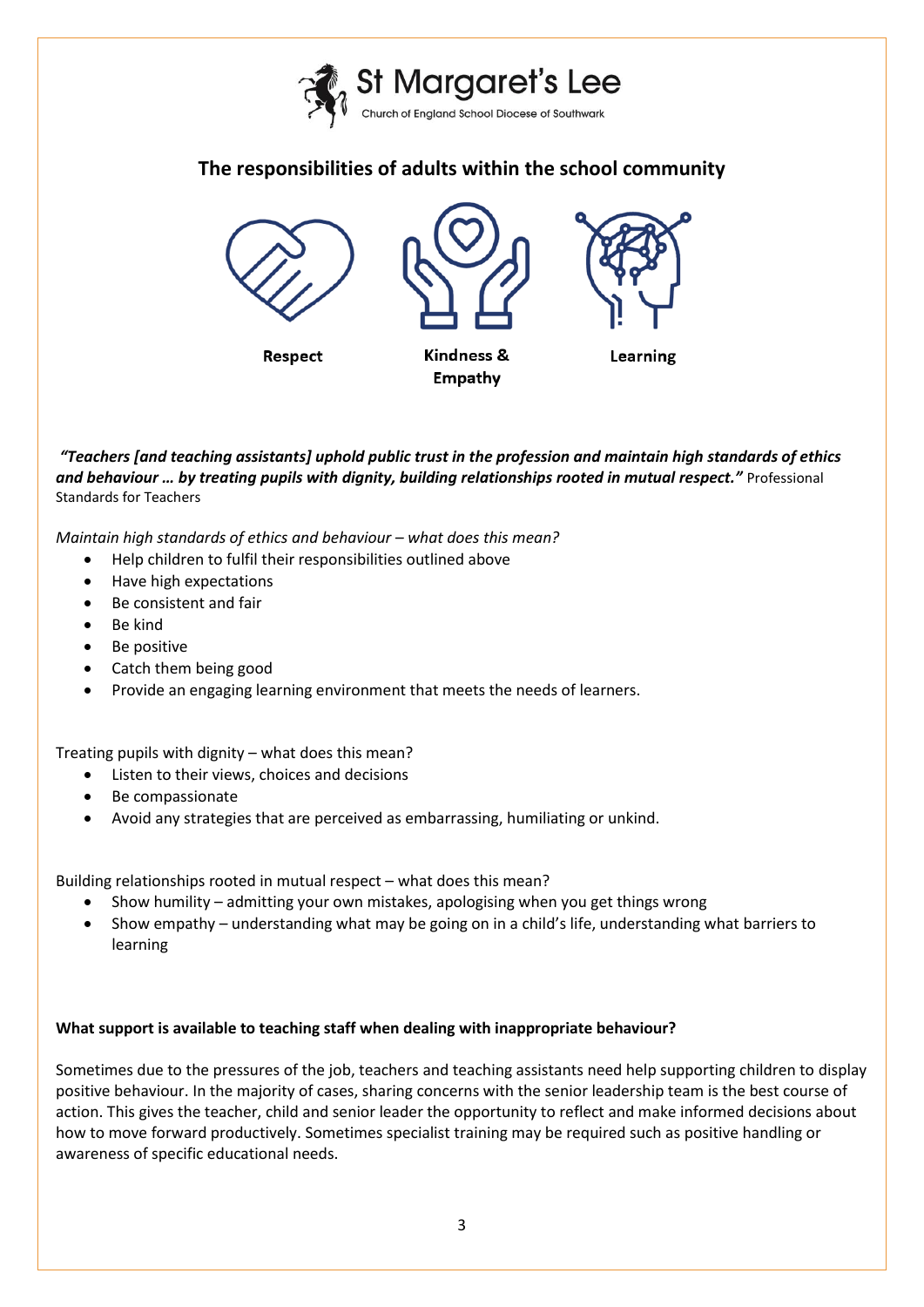

#### *Example:*

*A child is sent to the senior leader because she is struggling to concentrate in class, her progress has declined and she is more frequently involved in arguments with her friends. Following discussion with the child, it transpires that she is feeling angry because her mum and dad have split up. She's also having trouble sleeping. Making the parents and teaching staff aware of her difficulties is an important first step to improving her behaviour.*

#### **What about children with special educational needs that relate to behaviour?**

The same rationale applies: respect, kindness & empathy, learning *with a more personalised emphasis*. Staff may also receive specialised training to help them deal with certain behaviours appropriately.

#### *Example:*

*A child with autism joins the class. He has difficulty forming relationships because he sometimes screams, there will be a greater emphasis on promoting children's empathy and knowledge of the child's condition. Staff would also receive specialist training.*

#### **Can a child be externally excluded?**

Very rarely it may be necessary to exclude a child.

Exclusion from school may be:

- for a fixed period (e.g. 3 days)
- for an indefinite period
- permanent

Parents are always notified of the reason for and length of an exclusion and have the right to appeal against an exclusion to the Governing Body. The Headteacher is responsible for decisions regarding exclusion from school. A child who has been excluded for a period will be brought into school by their parent/carer to attend a reintegration meeting with the Headteacher. The child will then be permitted to rejoin the class.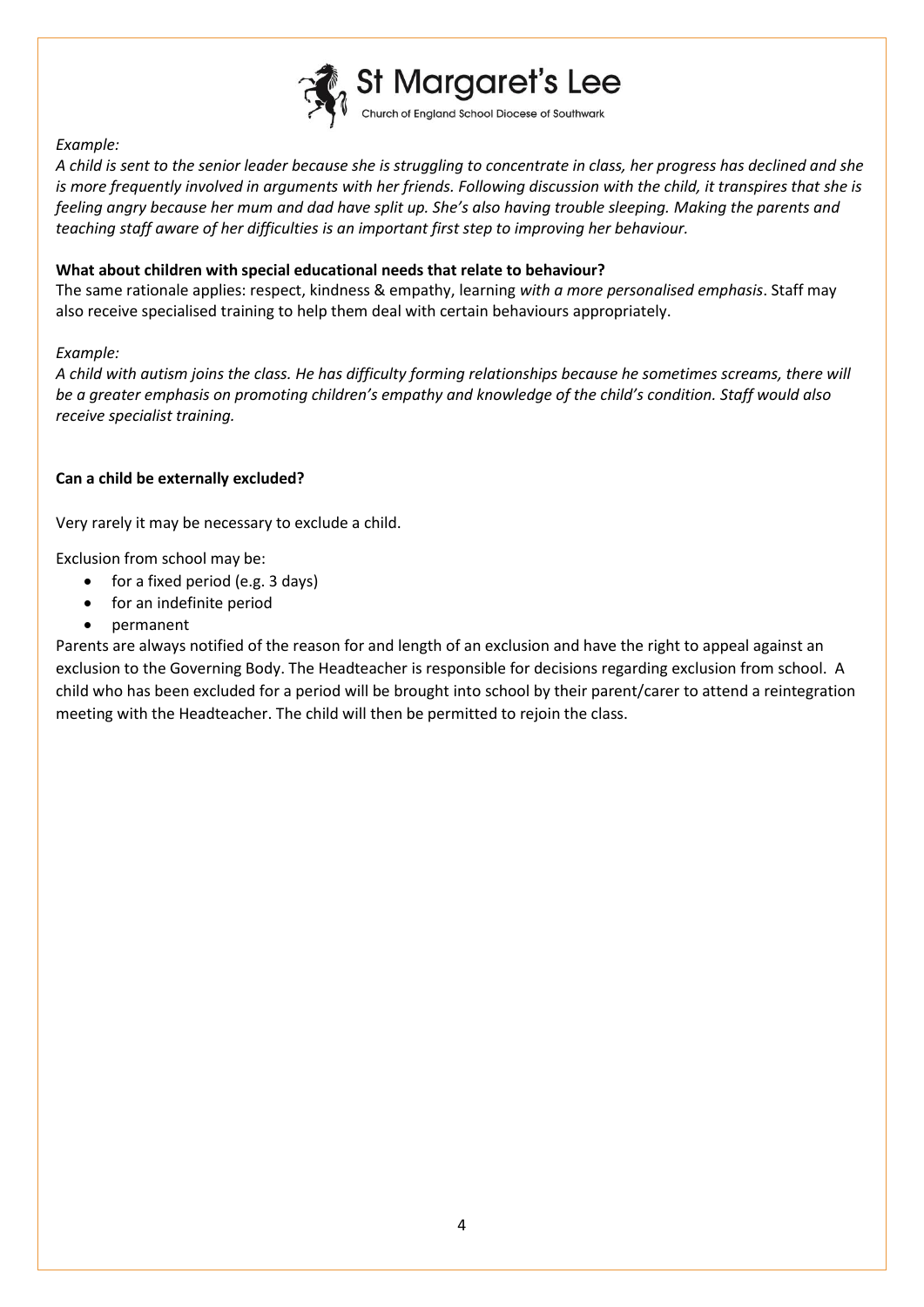

**How does the school tackle bullying, racism, homophobia, transphobia and other prejudices?**



- 1. Through educating our children and families about bullying, racism, homophobia, transphobia and other prejudices, why they can take place and what we can all do to prevent them.
- 2. By listening to our children and families. This may be through discussion with individuals or groups or through pupil questionnaires.
- 3. By creating a school culture where bullying and prejudice are challenged and not allowed to manifest.

#### **How does the school deal with allegations of racism, homophobia, transphobia and other prejudices?**

All allegations are taken seriously and investigated. The template (Appendix i) is used to keep a record of the allegation and subsequent investigation. In the majority of cases of allegations against children, parents and carers are informed and involved in any follow-up. Anonymised data for all allegations is shared with the school governing body and investigation reports are stored securely and retained, regardless of outcome, until the alleged perpetrator(s) have left the school, upon which time the document will be destroyed.